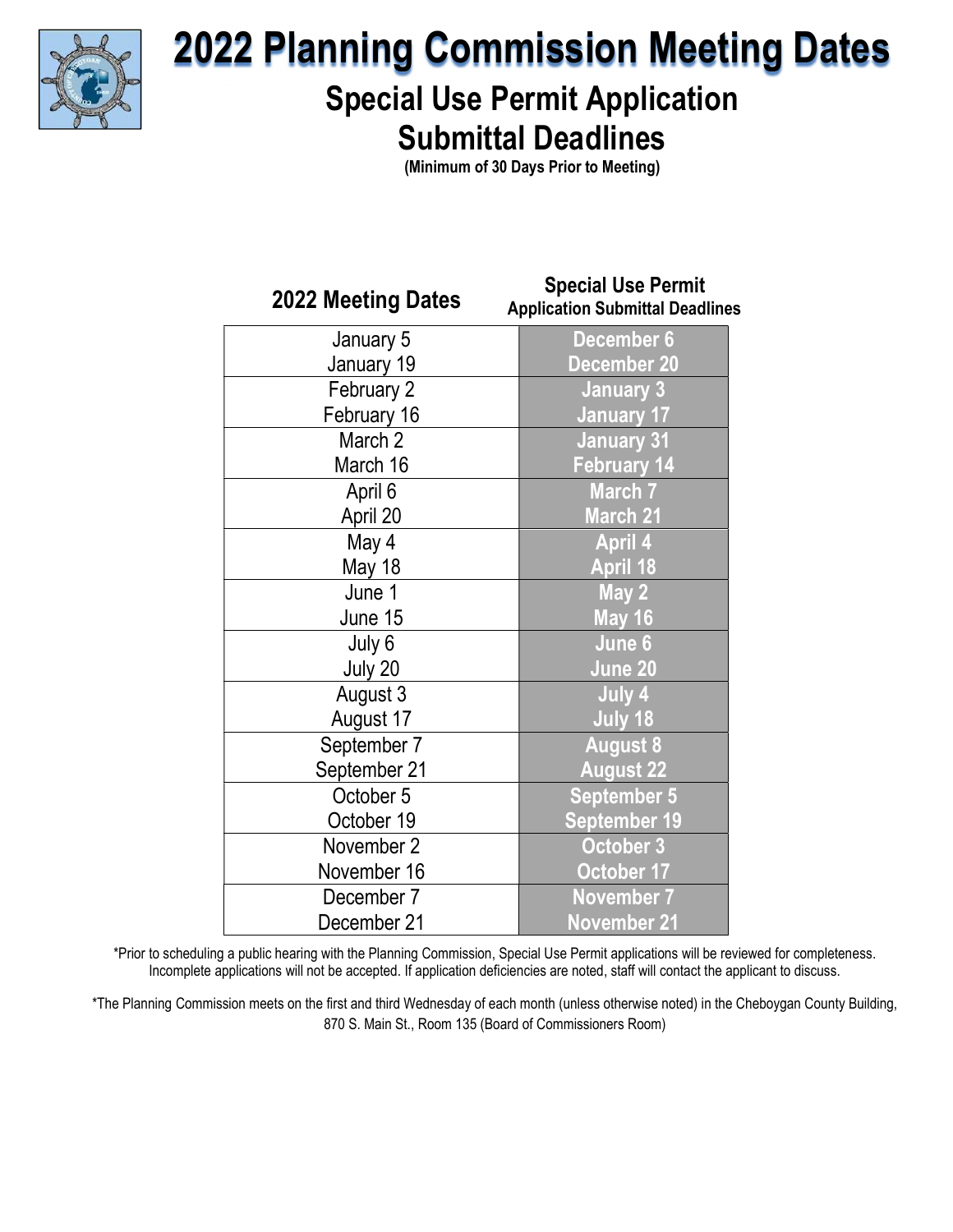# CHEBOYGAN COUNTY PLANNING COMMISSION

870 SOUTH MAIN ST., ROOM 103 CHEBOYGAN, MI 49721 (231)627-8489 (PHONE) (231)627-3646 (FAX) [www.cheboygancounty.net/planning](http://www.cheboygancounty.net/planning)



The Planning Commission meets the 1st and 3rd Wednesday of every month at 7:00 pm in the Commissioner's Room (room #135) of the Cheboygan County Building. date, time and location are subject to change.

ALL SPECIAL USE PERMIT APPLICATIONS WILL BE REVIEWED ADMINISTRATIVELY AND WILL BE PLACED ON A PLANNING COMMISSION AGENDA WHEN DEEMED COMPLETE. THE FOLLOWING ITEMS MUST BE SUBMITTED TO BE REVIEWED BY THE ZONING ADMINISTRATOR:

- 1. COMPLETED SPECIAL USE PERMIT APPLICATION WITH APPLICANT AND OWNER SIGNATURES (4 PAGES)
- 2. COMPLETED SITE PLAN REQUIREMENT CHECKLIST WITH SIGNATURE (2 PAGES)
- 3. SITE PLAN
- 4. WARRANTY DEED OR OTHER PROOF OF OWNERSHIP
- 5. CERTIFIED PROPERTY SURVEY OR DIMENSIONED PROPERTY LAND PLAT
- 6. APPLICATION FEE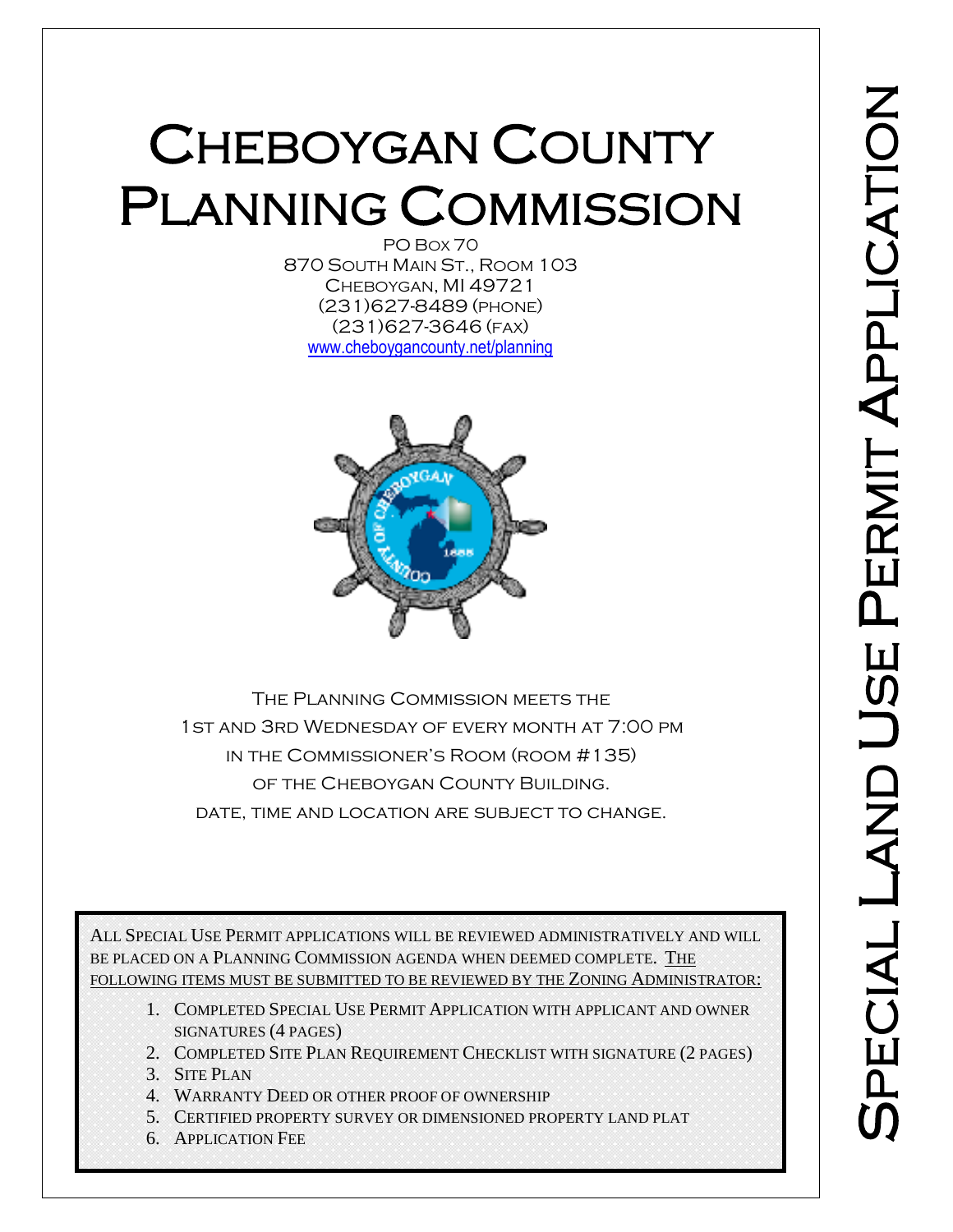### **APPLICANT'S INFORMATION AND INSTRUCTIONS**

(KEEP FOR YOUR REFERENCE)

#### **Applications that do not meet the requirements can NOT be placed on the agenda**

#### **SUBMITTAL PROCEDURE**

- SUBMIT THE COMPLETED APPLICATION 30-DAYS PRIOR TO THE MEETING AT WHICH IT WILL BE reviewed.
- Site plans must be complete, including the applicant's and property owner's signature. If the application is not complete it will be returned to the applicant with a list of items that must be completed. (Please use the provided checklist)
- It is recommended that the applicant submit one site plan for initial review by the Planning/Zoning Administrator before submitting the required 15 copies. A digital copy or ledger-sized paper copies are recommended.
- The appropriate fee listed below must be submitted with the application Special Use Permit - \$250.00 Special Use Permit Amendment - \$160.00 SITE PLAN REVIEW - \$180.00 SITE PLAN REVIEW AMENDMENT - \$120.00
- Once the application is complete, the request will be placed on the next possible Planning Commission agenda.

#### **PARCEL SIGN**

The applicant will pick up a sign from the Planning and Zoning Department 10 days prior to the meeting and post it on the site so that it is visible from the road. The sign must be returned to the Planning & Zoning Department no later than 5 days after the MEETING.

#### **PLANNING COMMISSION PUBLIC HEARING PROCESS**

The Planning Commission meets at 7:00 PM. Planning department staff will provide a brief introduction of the applicant's request to the Planning Commission. The applicant or their representative will then come forward to answer questions asked by Planning Commission members, and help explain other items as necessary.

#### **WITHDRAWAL OF APPLICATIONS**

Applications may be withdrawn before or during the meeting, however expenditures have already been made on behalf of the applicant, and no portion of the fee can be refunded. A letter will be necessary, stating that the applicant has withdrawn the application.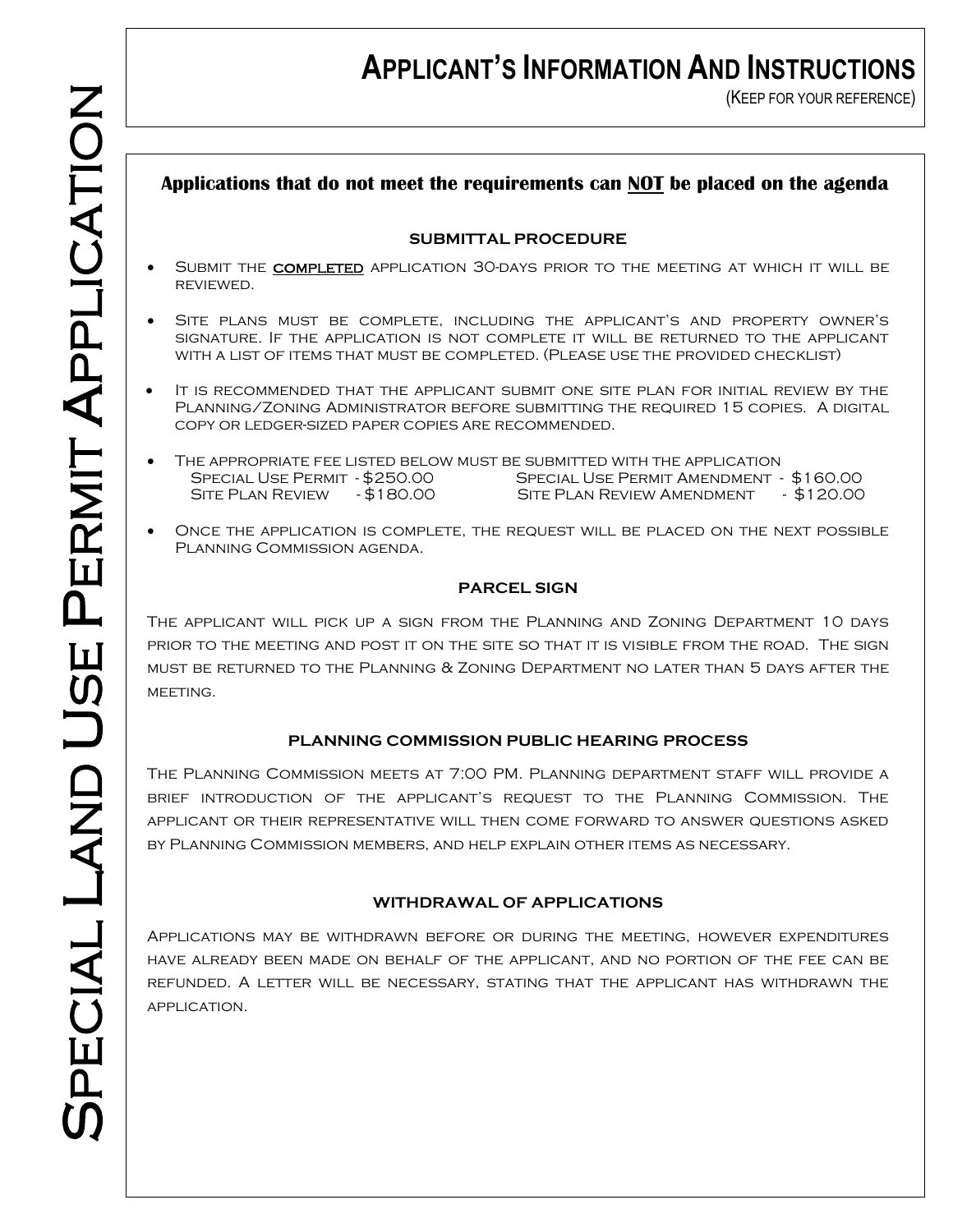### **SITE PLAN REQUIREMENT CHECKLIST**

(TO BE SUBMITTED WITH APPLICATION AND SITE PLAN)

ALL ITEMS LISTED BELOW MUST BE SUBMITTED IN ORDER FOR THIS APPLICATION TO BE DEEMED COMPLETE. INCOMPLETE APPLICATIONS WILL NOT BE REVIEWED OR PROCESSED. EACH SITE PLAN SHALL DEPICT THE ITEMS LISTED BELOW, EXCEPT FOR THOSE ITEMS DETERMINED DURING THE PRE-APPLICATION CONFERENCE TO NOT BE APPLICABLE.

PLACE A CHECK MARK NEXT TO EACH REQUIREMENT TO SHOW THAT THE INFORMATION HAS BEEN SUPPLIED OR THAT A WAIVER IS BEING REQUESTED. IF A WAIVER IS BEING REQUESTED PLEASE NOTE ON THE NEXT PAGE THE REASON FOR THE WAIVER. SIGN AND DATE THIS CHECKLIST WHEN ALL ITEMS HAVE BEEN COMPLETED. PLEASE SUBMIT THIS CHECKLIST WITH YOUR APPLICATION.

| <b>INFORMATION</b><br><b>SUPPLIED</b> | <b>WAIVER</b><br><b>REQUESTED</b> | <b>REQUIREMENT</b>                                                                                                                                                                                                                                   |  |
|---------------------------------------|-----------------------------------|------------------------------------------------------------------------------------------------------------------------------------------------------------------------------------------------------------------------------------------------------|--|
|                                       |                                   | a. North arrow, scale and date of original submittal and last revision. Site plan is to be<br>drawn at a scale of 1 inch = $100$ ft. or less.                                                                                                        |  |
|                                       |                                   | b. Seal of the registered engineer, architect, landscape architect, surveyor, planner, or<br>other site plan preparer. Location of proposed and/or existing property lines, dimensions,<br>legal descriptions, setback lines and monument locations. |  |
|                                       |                                   | c. Location of existing and proposed public roads, rights-of-way and private easements of<br>record and abutting streets.                                                                                                                            |  |
|                                       |                                   | d. Topography at maximum five foot intervals or appropriate topographic elevations to<br>accurately represent existing and proposed grades and drainage flows.                                                                                       |  |
|                                       |                                   | e. Location and elevations of existing water courses and water bodies, including county<br>drains and man-made surface drainage ways, stormwater controls, flood plains, and<br>wetlands.                                                            |  |
|                                       |                                   | f. Location of existing and proposed buildings and intended uses thereof.                                                                                                                                                                            |  |
|                                       |                                   | g. Details of entryway and sign locations should be separately depicted with an elevation<br>view.                                                                                                                                                   |  |
|                                       |                                   | h. Location, design, and dimensions of existing and/or proposed curbing, barrier free<br>access, carports, parking areas (including indication of all spaces and method of<br>surfacing), fire lanes and all lighting thereof.                       |  |
|                                       |                                   | i. Location, size, and characteristics of all loading and unloading areas.                                                                                                                                                                           |  |
|                                       |                                   | j. Location and design of all sidewalks, walkways, bicycle paths and areas for public use as<br>approved by the Planning Commission.                                                                                                                 |  |
|                                       |                                   | k. Location of all other utilities on the site including but not limited to wells, septic systems,<br>stormwater controls, natural gas, electric, cable TV, telephone and steam and proposed<br>utility easements.                                   |  |
|                                       |                                   | I. Proposed location, dimensions and details of common open spaces and common<br>facilities such as community buildings or swimming pools if applicable.                                                                                             |  |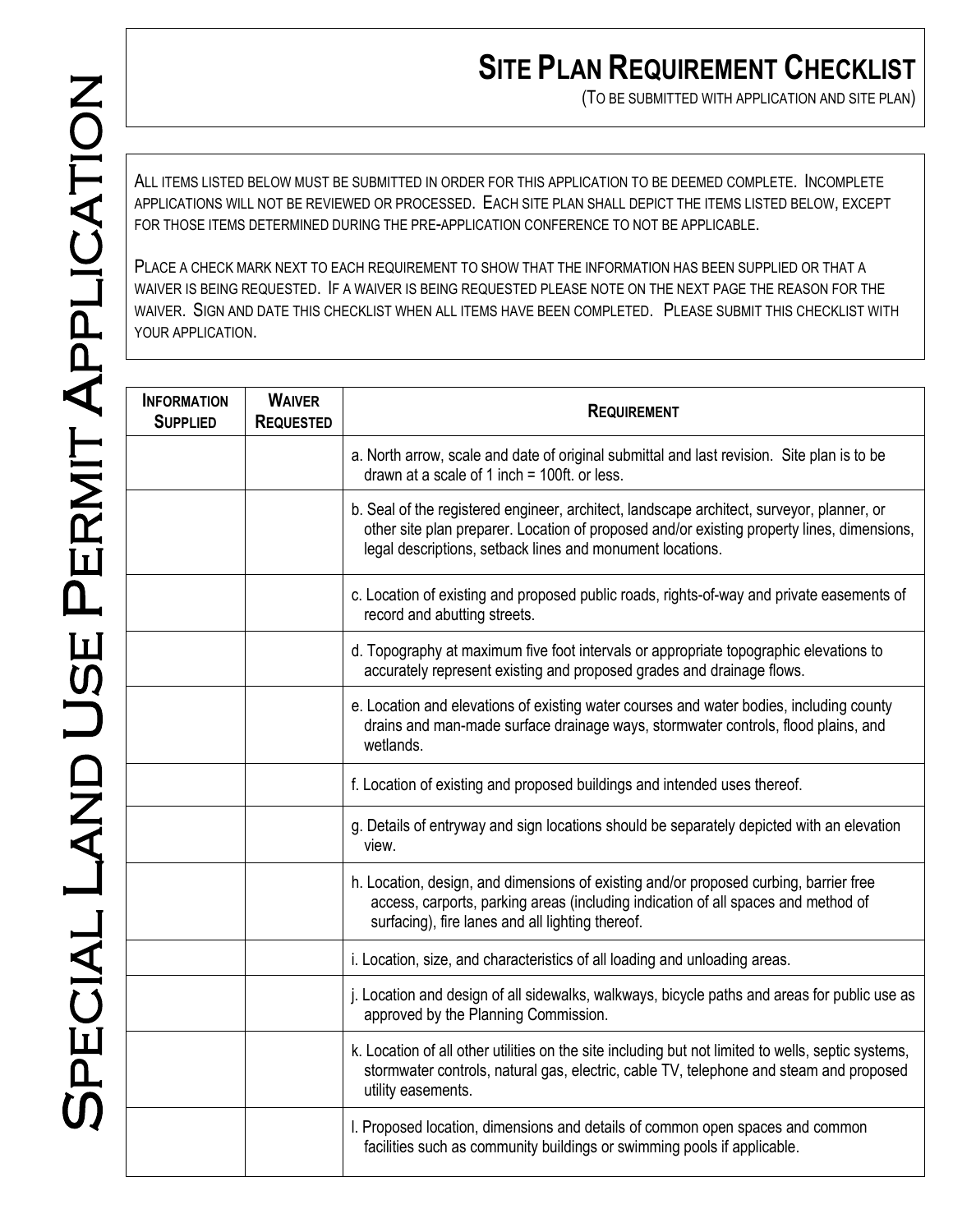(TO BE SUBMITTED WITH APPLICATION AND SITE PLAN)

| <b>INFORMATION</b><br><b>SUPPLIED</b> | <b>WAIVER</b><br><b>REQUESTED</b> | <b>REQUIREMENT</b>                                                                                                                                                                       |
|---------------------------------------|-----------------------------------|------------------------------------------------------------------------------------------------------------------------------------------------------------------------------------------|
|                                       |                                   | m. Location and specifications for all fences, walls, and other screening features.                                                                                                      |
|                                       |                                   | n. Location and specifications for all existing and proposed perimeter and internal<br>landscaping and other buffering features.                                                         |
|                                       |                                   | o. Exterior lighting locations with area of illumination illustrated as well as the type of<br>fixtures and shielding to be used.                                                        |
|                                       |                                   | p. Location, size and specifications for screening of all trash receptacles and other solid<br>waste disposal facilities.                                                                |
|                                       |                                   | q. Elevation drawing(s) for proposed commercial and industrial structures.                                                                                                               |
|                                       |                                   | Location and specifications for any existing or proposed above or below ground storage<br>r.<br>facilities for any chemicals, salts, flammable materials, or hazardous materials as well |
|                                       |                                   | s. Floor plans, when needed to determine the number of parking spaces required.                                                                                                          |

PLEASE LIST THE REQUIREMENT FOR WHICH A WAIVER IS BEING REQUESTED. ALSO PROVIDE AN EXPLANATION/REASON FOR THE WAIVER REQUEST.

**SECTION REASON FOR WAIVER REQUEST** 

#### **AFFIDAVIT**

I CERTIFY THAT ALL SITE PLAN REQUIREMENTS (A THROUGH S) ARE DRAWN ON THE SITE PLAN, ATTACHED TO THIS APPLICATION AND/OR I AM REQUESTING A WAIVER. I CERTIFY THAT ALL INFORMATION AND DATA ATTACHED TO AND MADE PART OF THIS SPECIAL LAND USE PERMIT APPLICATION ARE TRUE AND ACCURATE TO THE BEST OF MY KNOWLEDGE.

 $\_$  , and the set of the set of the set of the set of the set of the set of the set of the set of the set of the set of the set of the set of the set of the set of the set of the set of the set of the set of the set of th

SIGNATURE **DATE**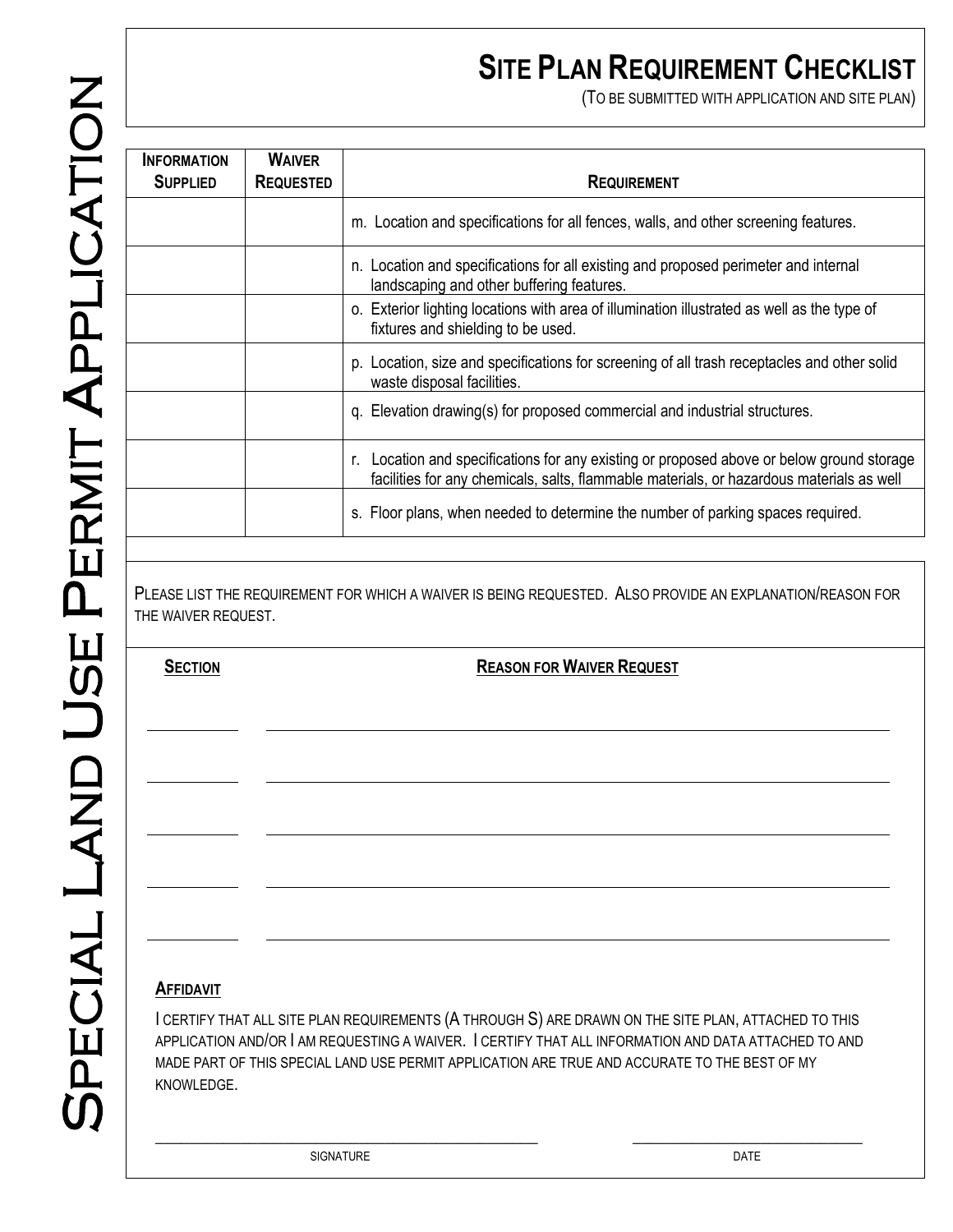

870 S. MAIN ST., RM. 103 . PO BOX 70 . CHEBOYGAN, MI 49721 PHONE: (231)627-8489 FAX: (231)627-3646

#### **PROPERTY LOCATION**

| Address                                                       |  | City / Village                       |                                           |                                             | Twp / Sec.                                     | <b>Zoning District</b>           |  |
|---------------------------------------------------------------|--|--------------------------------------|-------------------------------------------|---------------------------------------------|------------------------------------------------|----------------------------------|--|
| Property Tax I.D. Number                                      |  | Plat or Condo Name / Lot or Unit No. |                                           |                                             |                                                |                                  |  |
| <b>APPLICANT</b>                                              |  |                                      |                                           |                                             |                                                |                                  |  |
| Name                                                          |  |                                      | Telephone                                 |                                             | Fax                                            |                                  |  |
|                                                               |  |                                      |                                           |                                             |                                                |                                  |  |
| Address                                                       |  | City, State & Zip                    |                                           | E-Mail                                      |                                                |                                  |  |
| <b>OWNER</b> (If different from applicant)                    |  |                                      |                                           |                                             |                                                |                                  |  |
| Name                                                          |  |                                      | Telephone                                 | Fax                                         |                                                |                                  |  |
| Address                                                       |  | City, State & Zip                    |                                           | E-Mail                                      |                                                |                                  |  |
|                                                               |  |                                      |                                           |                                             |                                                |                                  |  |
| <b>PROPOSED WORK</b>                                          |  |                                      |                                           |                                             |                                                |                                  |  |
| Type (check all that apply)                                   |  |                                      |                                           | <b>Building/Sign Information</b>            |                                                |                                  |  |
| $\Box$ New Building                                           |  | $\Box$ Reconstruction                |                                           | Overall Length: ___________________ feet    |                                                |                                  |  |
| $\Box$ Addition                                               |  | $\Box$ Relocated Building            |                                           | Overall Width: _______________________ feet |                                                |                                  |  |
| $\square$ Change in Use or                                    |  | □ Sign, Type: ________________       |                                           |                                             |                                                |                                  |  |
| <b>Additional Use</b>                                         |  |                                      |                                           | Overall Building Height: _______ feet       |                                                |                                  |  |
|                                                               |  |                                      |                                           |                                             | Sign Area: __________________________ sq. feet |                                  |  |
|                                                               |  |                                      |                                           | Sign Height ________________________ feet   |                                                |                                  |  |
| PROPOSED USE (check all that apply)                           |  |                                      |                                           |                                             |                                                |                                  |  |
| $\Box$ Single-Family Residence<br>$\Box$ Expansion / Addition |  |                                      | $\Box$ Office                             |                                             |                                                | $\Box$ Agricultural              |  |
| $\Box$ Duplex<br>$\Box$ Garage or Accessory                   |  |                                      | $\Box$ Institutional<br>$\Box$ Commercial |                                             |                                                |                                  |  |
| $\Box$ Multi-Family, # of units $\Box$ $\Box$ Storage         |  |                                      | $\Box$ Industrial                         |                                             | $\Box$ Utility                                 |                                  |  |
|                                                               |  |                                      |                                           |                                             |                                                | $\Box$ Other: __________________ |  |

If YES, date of approval: \_\_\_\_\_\_\_\_\_\_\_\_\_\_\_\_\_ Approved Use: \_\_\_\_\_\_\_\_\_\_\_\_\_\_\_\_\_\_\_\_\_\_\_\_\_\_\_\_\_\_\_\_\_\_\_\_\_\_\_\_\_\_\_\_\_\_\_\_ **Directions to site**: \_\_\_\_\_\_\_\_\_\_\_\_\_\_\_\_\_\_\_\_\_\_\_\_\_\_\_\_\_\_\_\_\_\_\_\_\_\_\_\_\_\_\_\_\_\_\_\_\_\_\_\_\_\_\_\_\_\_\_\_\_\_\_\_\_\_\_\_\_\_\_\_\_\_\_\_\_\_\_\_\_\_\_\_  $\_$  , and the set of the set of the set of the set of the set of the set of the set of the set of the set of the set of the set of the set of the set of the set of the set of the set of the set of the set of the set of th

 $\_$  , and the set of the set of the set of the set of the set of the set of the set of the set of the set of the set of the set of the set of the set of the set of the set of the set of the set of the set of the set of th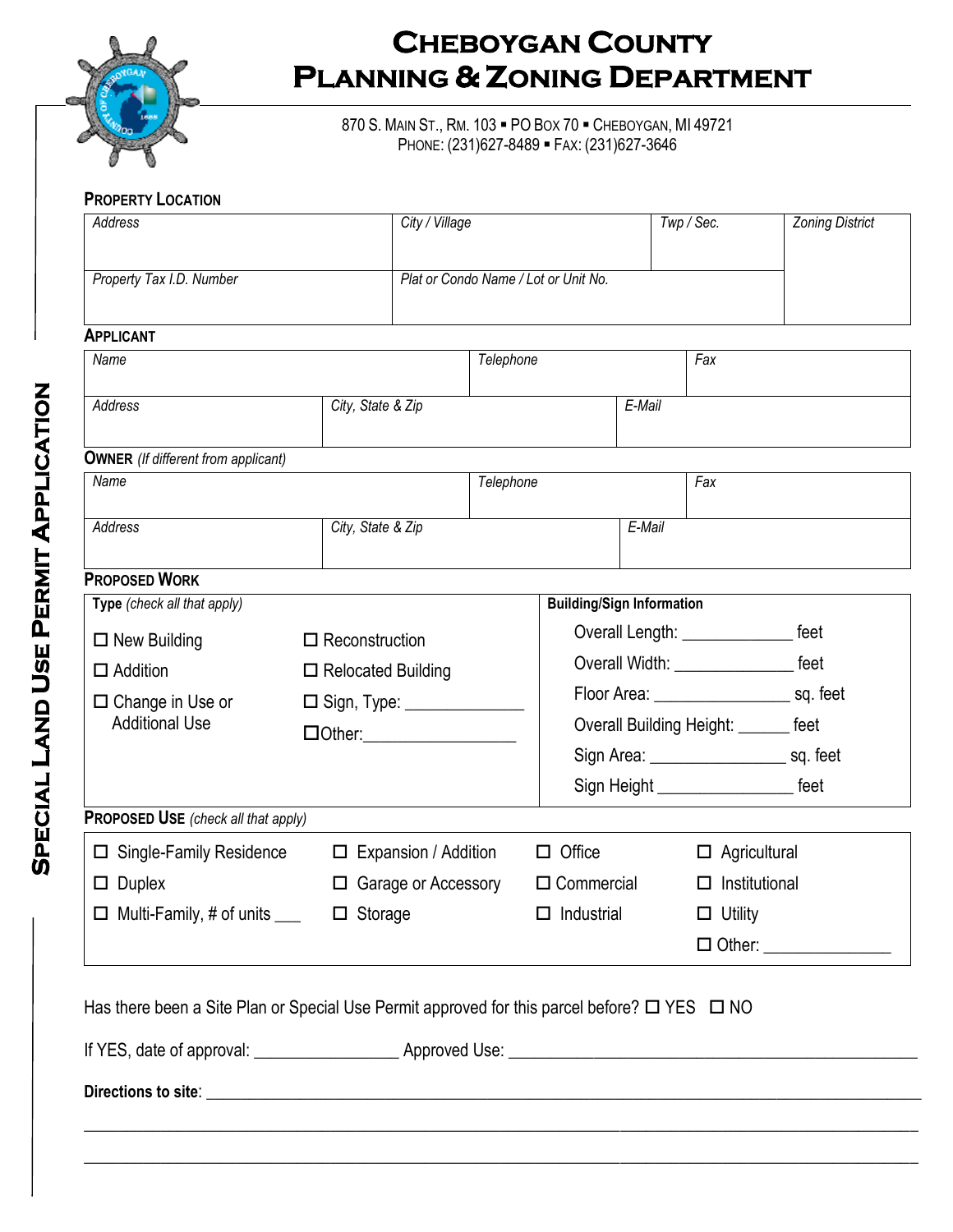

870 S. MAIN ST., RM. 103 . PO BOX 70 . CHEBOYGAN, MI 49721 PHONE: (231)627-8489 FAX: (231)627-3646

**1.** Describe all anticipated activities (e.g. type of business, hours of operation, number of employees, etc). Attach additional sheets if needed.

*2.* Site Plan Standards.

### **PLEASE EXPLAIN HOW YOUR REQUEST MEETS EACH OF THE FOLLOWING STANDARDS**

 $\_$  , and the set of the set of the set of the set of the set of the set of the set of the set of the set of the set of the set of the set of the set of the set of the set of the set of the set of the set of the set of th \_\_\_\_\_\_\_\_\_\_\_\_\_\_\_\_\_\_\_\_\_\_\_\_\_\_\_\_\_\_\_\_\_\_\_\_\_\_\_\_\_\_\_\_\_\_\_\_\_\_\_\_\_\_\_\_\_\_\_\_\_\_\_\_\_\_\_\_\_\_\_\_\_\_\_\_\_\_\_\_\_\_\_\_\_\_\_\_\_\_ \_\_\_\_\_\_\_\_\_\_\_\_\_\_\_\_\_\_\_\_\_\_\_\_\_\_\_\_\_\_\_\_\_\_\_\_\_\_\_\_\_\_\_\_\_\_\_\_\_\_\_\_\_\_\_\_\_\_\_\_\_\_\_\_\_\_\_\_\_\_\_\_\_\_\_\_\_\_\_\_\_\_\_\_\_\_\_\_\_\_

a. The site plan shall be designed so that there is a limited amount of change in the overall natural contours of the site and shall minimize reshaping in favor of designing the project to respect existing features of the site in relation to topography, the size and type of the lot, the character of adjoining property and the type and size of buildings. The site shall be developed so as not to impede the normal and orderly development or improvement of surrounding property for uses permitted in this Ordinance.

\_\_\_\_\_\_\_\_\_\_\_\_\_\_\_\_\_\_\_\_\_\_\_\_\_\_\_\_\_\_\_\_\_\_\_\_\_\_\_\_\_\_\_\_\_\_\_\_\_\_\_\_\_\_\_\_\_\_\_\_\_\_\_\_\_\_\_\_\_\_\_\_\_\_\_\_\_\_\_\_\_\_\_\_\_\_\_ \_\_\_\_\_\_\_\_\_\_\_\_\_\_\_\_\_\_\_\_\_\_\_\_\_\_\_\_\_\_\_\_\_\_\_\_\_\_\_\_\_\_\_\_\_\_\_\_\_\_\_\_\_\_\_\_\_\_\_\_\_\_\_\_\_\_\_\_\_\_\_\_\_\_\_\_\_\_\_\_\_\_\_\_\_\_\_

\_\_\_\_\_\_\_\_\_\_\_\_\_\_\_\_\_\_\_\_\_\_\_\_\_\_\_\_\_\_\_\_\_\_\_\_\_\_\_\_\_\_\_\_\_\_\_\_\_\_\_\_\_\_\_\_\_\_\_\_\_\_\_\_\_\_\_\_\_\_\_\_\_\_\_\_\_\_\_\_\_\_\_\_\_\_\_

 $\_$  , and the set of the set of the set of the set of the set of the set of the set of the set of the set of the set of the set of the set of the set of the set of the set of the set of the set of the set of the set of th

- b. The landscape shall be preserved in its natural state, insofar as practical, by minimizing tree and soil removal, and by topographic modifications which result in smooth natural appearing slopes as opposed to abrupt changes in grade between the project and adjacent areas.
- c. Special attention shall be given to proper site drainage so that removal of storm waters will not adversely affect neighboring properties.
- d. The site plan shall provide reasonable, visual and sound privacy for all dwelling units located therein. Fences, walls, barriers and landscaping shall be used, as appropriate, for the protection and enhancement of property and for the privacy of its occupants. \_\_\_\_\_\_\_\_\_\_\_\_\_\_\_\_\_\_\_\_\_\_\_\_\_\_\_\_\_\_\_\_\_\_\_\_\_\_\_\_\_\_\_\_\_\_\_\_\_\_\_\_\_\_\_\_\_\_\_\_\_\_\_\_\_\_\_\_\_\_\_\_\_\_\_\_\_\_\_\_\_\_\_\_\_\_\_
- e. All buildings or groups of buildings should be so arranged as to permit emergency vehicle access by some practical means.

 $\_$  , and the set of the set of the set of the set of the set of the set of the set of the set of the set of the set of the set of the set of the set of the set of the set of the set of the set of the set of the set of th

- f. Every structure or dwelling unit shall have access to a public street, walkway or other area dedicated to common use. \_\_\_\_\_\_\_\_\_\_\_\_\_\_\_\_\_\_\_\_\_\_\_\_\_\_\_\_\_\_\_\_\_\_\_\_\_\_\_\_\_\_\_\_\_\_\_\_\_\_\_\_\_\_\_\_\_\_\_\_\_\_\_\_\_\_\_\_\_\_\_\_\_\_\_\_\_\_\_\_\_\_\_\_\_\_\_
- g. For subdivision plats and subdivision condominiums, there shall be a pedestrian circulation system as approved by the Planning Commission. \_\_\_\_\_\_\_\_\_\_\_\_\_\_\_\_\_\_\_\_\_\_\_\_\_\_\_\_\_\_\_\_\_\_\_\_\_\_\_\_\_\_\_\_\_\_\_\_\_\_\_\_\_\_\_\_\_\_\_\_\_\_\_\_\_\_\_\_\_\_\_\_\_\_\_\_\_\_\_\_\_\_\_\_\_\_\_
- h. Exterior lighting shall be arranged as follows:
	- i. It is deflected away from adjacent properties. \_\_\_\_\_\_\_\_\_\_\_\_\_\_\_\_\_\_\_\_\_\_\_\_\_\_\_\_\_\_\_\_\_\_\_\_\_\_\_\_\_\_\_\_\_\_\_
	- ii. It does not impede the vision of traffic along adjacent streets.
	- iii. It does not unnecessarily illuminate night skies. \_\_\_\_\_\_\_\_\_\_\_\_\_\_\_\_\_\_\_\_\_\_\_\_\_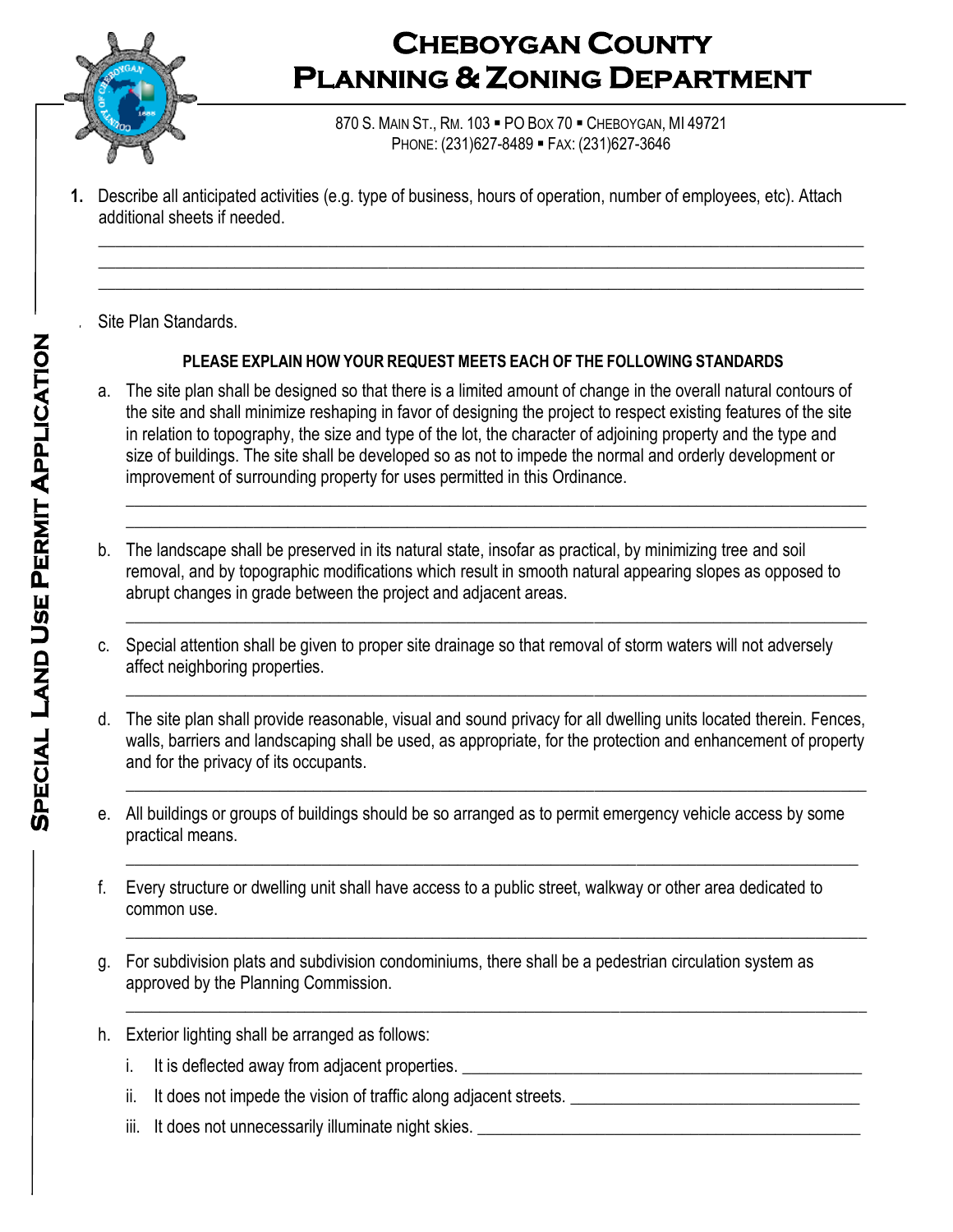

870 S. MAIN ST., RM. 103 . PO BOX 70 . CHEBOYGAN, MI 49721 PHONE: (231)627-8489 FAX: (231)627-3646

i. The arrangement of public or common ways for vehicular and pedestrian circulation shall respect the pattern of existing or planned streets and pedestrian or bicycle pathways in the area. Streets and drives which are part of an existing or planned street pattern which serves adjacent development shall be of a width appropriate to the traffic volume they will carry and shall have a dedicated right-of-way equal to that specified in the Master Plan.

\_\_\_\_\_\_\_\_\_\_\_\_\_\_\_\_\_\_\_\_\_\_\_\_\_\_\_\_\_\_\_\_\_\_\_\_\_\_\_\_\_\_\_\_\_\_\_\_\_\_\_\_\_\_\_\_\_\_\_\_\_\_\_\_\_\_\_\_\_\_\_\_\_\_\_\_\_\_\_\_\_\_\_\_\_\_\_ \_\_\_\_\_\_\_\_\_\_\_\_\_\_\_\_\_\_\_\_\_\_\_\_\_\_\_\_\_\_\_\_\_\_\_\_\_\_\_\_\_\_\_\_\_\_\_\_\_\_\_\_\_\_\_\_\_\_\_\_\_\_\_\_\_\_\_\_\_\_\_\_\_\_\_\_\_\_\_\_\_\_\_\_\_\_\_

j. Site plans shall conform to all applicable requirements of state and federal statutes and the Cheboygan County Master Plan, and approval may be conditioned on the applicant receiving necessary state and federal permits.

\_\_\_\_\_\_\_\_\_\_\_\_\_\_\_\_\_\_\_\_\_\_\_\_\_\_\_\_\_\_\_\_\_\_\_\_\_\_\_\_\_\_\_\_\_\_\_\_\_\_\_\_\_\_\_\_\_\_\_\_\_\_\_\_\_\_\_\_\_\_\_\_\_\_\_\_\_\_\_\_\_\_\_\_\_\_\_ \_\_\_\_\_\_\_\_\_\_\_\_\_\_\_\_\_\_\_\_\_\_\_\_\_\_\_\_\_\_\_\_\_\_\_\_\_\_\_\_\_\_\_\_\_\_\_\_\_\_\_\_\_\_\_\_\_\_\_\_\_\_\_\_\_\_\_\_\_\_\_\_\_\_\_\_\_\_\_\_\_\_\_\_\_\_\_

- **3.** Size of property in sq. ft. or acres: \_\_\_\_\_\_\_\_\_\_\_\_\_\_\_\_\_\_\_
- **4.** Present use of property:
- **5.** SUP Standards:
	- a. Is the property located in a zoning district in which the proposed special land use is allowed?

\_\_\_\_\_\_\_\_\_\_\_\_\_\_\_\_\_\_\_\_\_\_\_\_\_\_\_\_\_\_\_\_\_\_\_\_\_\_\_\_\_\_\_\_\_\_\_\_\_\_\_\_\_\_\_\_\_\_\_\_\_\_\_\_\_\_\_\_\_\_\_\_\_\_\_

b. Will the proposed special land use involve uses, activities, processes, materials, or equipment that will create a substantially negative impact on the natural resources of the County or the natural environment as a whole? Explain.

 $\_$  , and the set of the set of the set of the set of the set of the set of the set of the set of the set of the set of the set of the set of the set of the set of the set of the set of the set of the set of the set of th

- c. Will the proposed special land use involve uses, activities, processes, materials, or equipment that will create a substantially negative impact on other conforming properties in the area by reason of traffic, noise, smoke, fumes, glare, odors, or the accumulation of scrap material that can be seen from any public highway or seen from any adjoining land owned by another person? **Explain**.
- d. Will the proposed special land use be designed, constructed, operated, and maintained so as not to diminish the opportunity for surrounding properties to be used and developed as zoned? **Explain**. \_\_\_\_\_\_\_\_\_\_\_\_\_\_\_\_

 $\overline{\phantom{a}}$  ,  $\overline{\phantom{a}}$  ,  $\overline{\phantom{a}}$  ,  $\overline{\phantom{a}}$  ,  $\overline{\phantom{a}}$  ,  $\overline{\phantom{a}}$  ,  $\overline{\phantom{a}}$  ,  $\overline{\phantom{a}}$  ,  $\overline{\phantom{a}}$  ,  $\overline{\phantom{a}}$  ,  $\overline{\phantom{a}}$  ,  $\overline{\phantom{a}}$  ,  $\overline{\phantom{a}}$  ,  $\overline{\phantom{a}}$  ,  $\overline{\phantom{a}}$  ,  $\overline{\phantom{a}}$ 

\_\_\_\_\_\_\_\_\_\_\_\_\_\_\_\_\_\_\_\_\_\_\_\_\_\_\_\_\_\_\_\_\_\_\_\_\_\_\_\_\_\_\_\_\_\_\_\_\_\_\_\_\_\_\_\_\_\_\_\_\_\_\_\_\_\_\_\_\_\_\_\_\_\_\_\_\_\_\_\_\_\_\_\_\_\_\_

\_\_\_\_\_\_\_\_\_\_\_\_\_\_\_\_\_\_\_\_\_\_\_\_\_\_\_\_\_\_\_\_\_\_\_\_\_\_\_\_\_\_\_\_\_\_\_\_\_\_\_\_\_\_\_\_\_\_\_\_\_\_\_\_\_\_\_\_\_\_\_\_\_\_\_\_\_\_\_\_\_\_\_\_\_\_\_

 $\overline{\phantom{a}}$  ,  $\overline{\phantom{a}}$  ,  $\overline{\phantom{a}}$  ,  $\overline{\phantom{a}}$  ,  $\overline{\phantom{a}}$  ,  $\overline{\phantom{a}}$  ,  $\overline{\phantom{a}}$  ,  $\overline{\phantom{a}}$  ,  $\overline{\phantom{a}}$  ,  $\overline{\phantom{a}}$  ,  $\overline{\phantom{a}}$  ,  $\overline{\phantom{a}}$  ,  $\overline{\phantom{a}}$  ,  $\overline{\phantom{a}}$  ,  $\overline{\phantom{a}}$  ,  $\overline{\phantom{a}}$ 

 $\overline{\phantom{a}}$  ,  $\overline{\phantom{a}}$  ,  $\overline{\phantom{a}}$  ,  $\overline{\phantom{a}}$  ,  $\overline{\phantom{a}}$  ,  $\overline{\phantom{a}}$  ,  $\overline{\phantom{a}}$  ,  $\overline{\phantom{a}}$  ,  $\overline{\phantom{a}}$  ,  $\overline{\phantom{a}}$  ,  $\overline{\phantom{a}}$  ,  $\overline{\phantom{a}}$  ,  $\overline{\phantom{a}}$  ,  $\overline{\phantom{a}}$  ,  $\overline{\phantom{a}}$  ,  $\overline{\phantom{a}}$ 

- e. Will the proposed special land use place demands on fire, police, or other public resources in excess of current capacity? **Explain**.
- f. Will the proposed special land use be adequately served by public or private streets, water and sewer facilities, and refuse collection and disposal services? **Explain**.